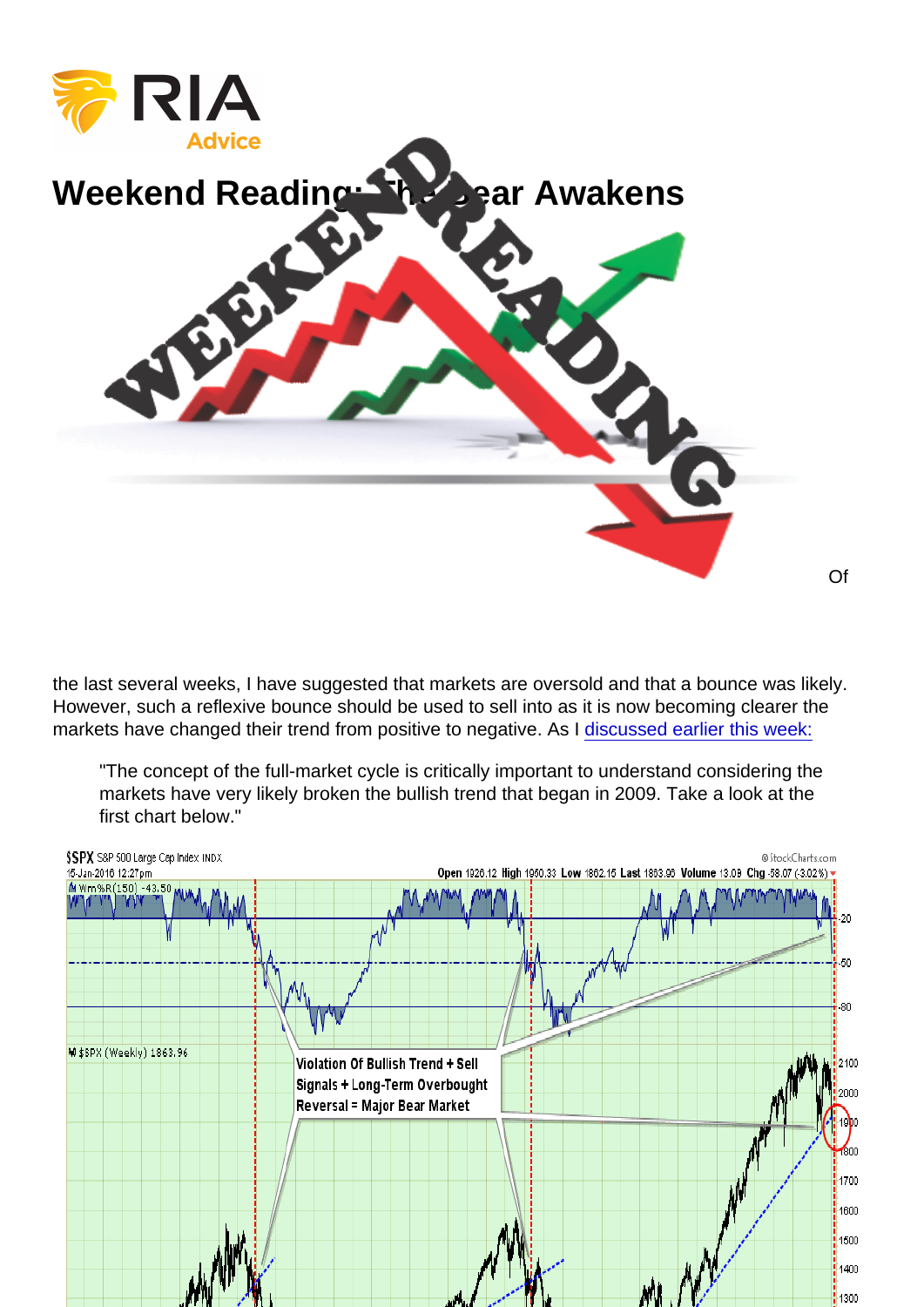"This ?weekly? chart of the S&P 500 shows the bullish trends which were clearly defined during their advances in the late 1990?s, 2003-2007 and 2009-present. Each of these bullish advances, despite ongoing bullish calls to the contrary, ended rather badly with extremely similar circumstances: technical breakdowns, weakening economics, and deteriorating earnings. As I have shown in the chart above, when the markets broke the bullish trends?(blue dashed lines),?the subsequent bear market occurred rather rapidly. The conversion from the bull market to the bear market was marked by a breakdown in prices and the issuance of a very longterm ?sell signal? as noted in the bottom of the chart. We can look at this same analysis a little differently and see much of the same evidence."

"The chart above shows something I [discussed last week:](https://realinvestmentadvice.com/3-things-fiction-oil-error-selling-off/)?'Markets crash when they?re oversold.'?

The inability for the markets to muster a rally from currently extremely oversold short-term conditions suggests?market dynamics have indeed changed from a "buy the dip" to "sell the rally" mentality. This weekend's reading list is a collection of articles on the current state of the market. Is this just a correction within a bullish tend? Or, is this the beginning of the long awaited bear?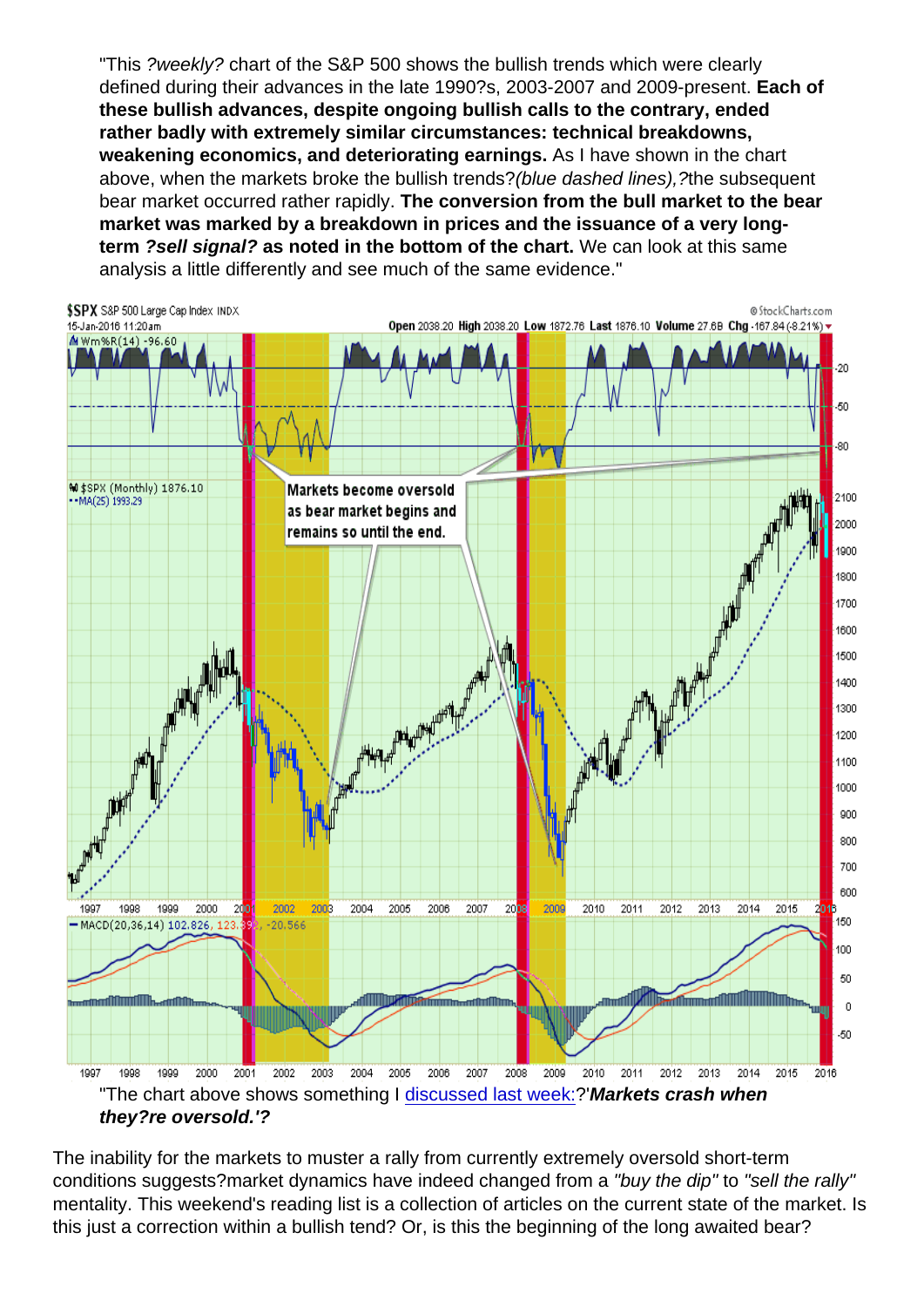1) 7 Reasons Not To Be A Bear? [by Jeff Reeves via MarketWatch](http://www.marketwatch.com/story/7-reasons-not-to-be-pessimistic-about-stocks-today-2016-01-15)

- Jobs
- Housing
- Oil
- Insulation From China
- Valuations
- US Dollar
- The Long Term

But Also Read: ??Growth Fears Grip The Market [?by Robert Johnson via Morningstar](http://news.morningstar.com/articlenet/article.aspx?id=736628)2) Charts To Retain Ones Sanity? [by Scott Grannis via Calafia Beach Pundit](http://scottgrannis.blogspot.com/2016/01/key-charts-to-watch.html)

?Financial markets are once again swooning as oil prices collapse, stoking fears of another global financial crisis. Without trying to minimize the angst we all feel, I offer here some charts which are useful for retaining one's sanity, along with some commentary."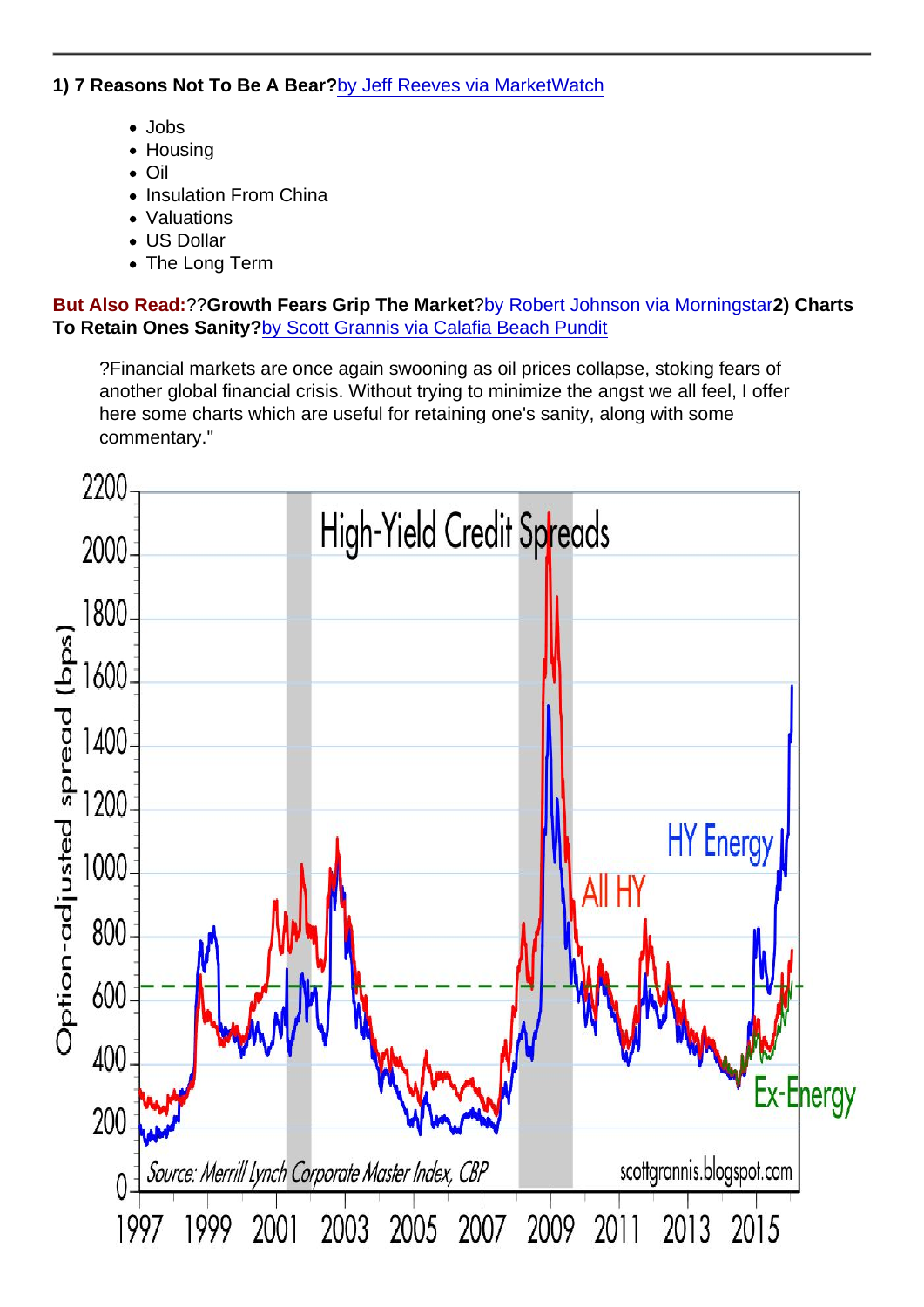But Also Read: ?US Economy Slip-Sliding Away [?by Pater Tenebrarum via Acting Man Blog](http://www.acting-man.com/?p=42642)Also Read:?The Case For Chaos & Equity Bottoms? [by Anna-Louise Jackson via Bloomberg3](http://www.bloomberg.com/news/articles/2016-01-18/the-case-for-chaos-in-trying-to-pick-bottom-of-u-s-equity-rout)) The Deeper Causes Of The Market Rout [?by Mohamed El-Erian via Bloomberg](http://www.bloombergview.com/articles/2016-01-19/the-deeper-causes-of-the-global-stocks-rout)

?To shed light on one of the worst starts to a new year for global stock markets, some analysts are turning to macroeconomic explanations, such as China?s economic slowdown and its uncharacteristic policy slips. Others prefer to focus on the cascading influence of unhinged markets, such as oil. Yet neither explanation is sufficiently comprehensive; and each fails to account for major changes in liquidity and volatility.?

But Also Read: Art Cashin - "This Is What You Get Before A Crisis" ?[by Christoph Gisiger via](http://www.zerohedge.com/news/2016-01-18/cashins-ominous-warning-what-you-get-you-slip-crisis) [Zero Hedge](http://www.zerohedge.com/news/2016-01-18/cashins-ominous-warning-what-you-get-you-slip-crisis)And: 7 Numbers To Put The Market Madness Into Perspective [by Paul Lim](http://time.com/money/4188101/stock-market-perspective/) [via?Time4](http://time.com/money/4188101/stock-market-perspective/)) Who Let The Bulls Out?? [by Paul La Monica via CNN Money](http://money.cnn.com/2016/01/19/investing/stocks-bull-bear-earnings-oil/index.html?iid=hp-toplead-dom)

?Deutsche Bank chief equity strategist David Bianco defended stocks in a report Tuesday called 'Gotta swing when you see it.' He must be eager for spring training to start. Bianco wrote, 'We are not panicked by this correction because we understand it. It's driven by a profit recession centered at certain industries caused by factors that we've long flagged as risks.' In other words, nobody should be surprised that the dramatic plunge in oil prices is bad news for the bottom lines of energy and industrial companies. Bianco added that 'this correction has overly punished other sectors and now we're ready to take advantage of it.' ?And he said the next 5% move in the S&P 500 is likely 'to be up and soon.'"

Also Read: ?Stocks Could Fall 5000 Points? [by Brett Arends via MarketWatchF](http://www.marketwatch.com/story/look-out-stocks-might-fall-a-lot-further-2016-01-21)urther Read : Ray Dalio On Asymmetric Risk ?[by Tyler Durden via Zero Hedge](http://www.zerohedge.com/news/2016-01-20/if-assets-remain-correlated-theyll-be-depression-ray-dalio-says-qe4-just-around-corn)Watch: Stocks Have Much Further To Fall 5) Will The Fed Rescue The Market ?[by Anthony Mirhaydari via Fiscal Times](http://www.thefiscaltimes.com/Columns/2016/01/19/Will-Fed-Ride-Investors-Rescue)

?It's far from assured the Fed will ride to the rescue of investors this time. On Friday, San Francisco Fed President John Williams said he doesn't see signs that asset values are depressed or below normal and cited the strong dollar as more of a concern than low commodity prices. He defended the December rate hike decision ? and he added that the Fed has met its full employment mandate, believes the labor market will continue to strengthen this year and that inflation should return to policymakers? 2 percent target over the next couple of years. We'll know more when the Fed holds its next policy meeting on January 26 and 27. We?ll find out this week if the bloodbath continues."